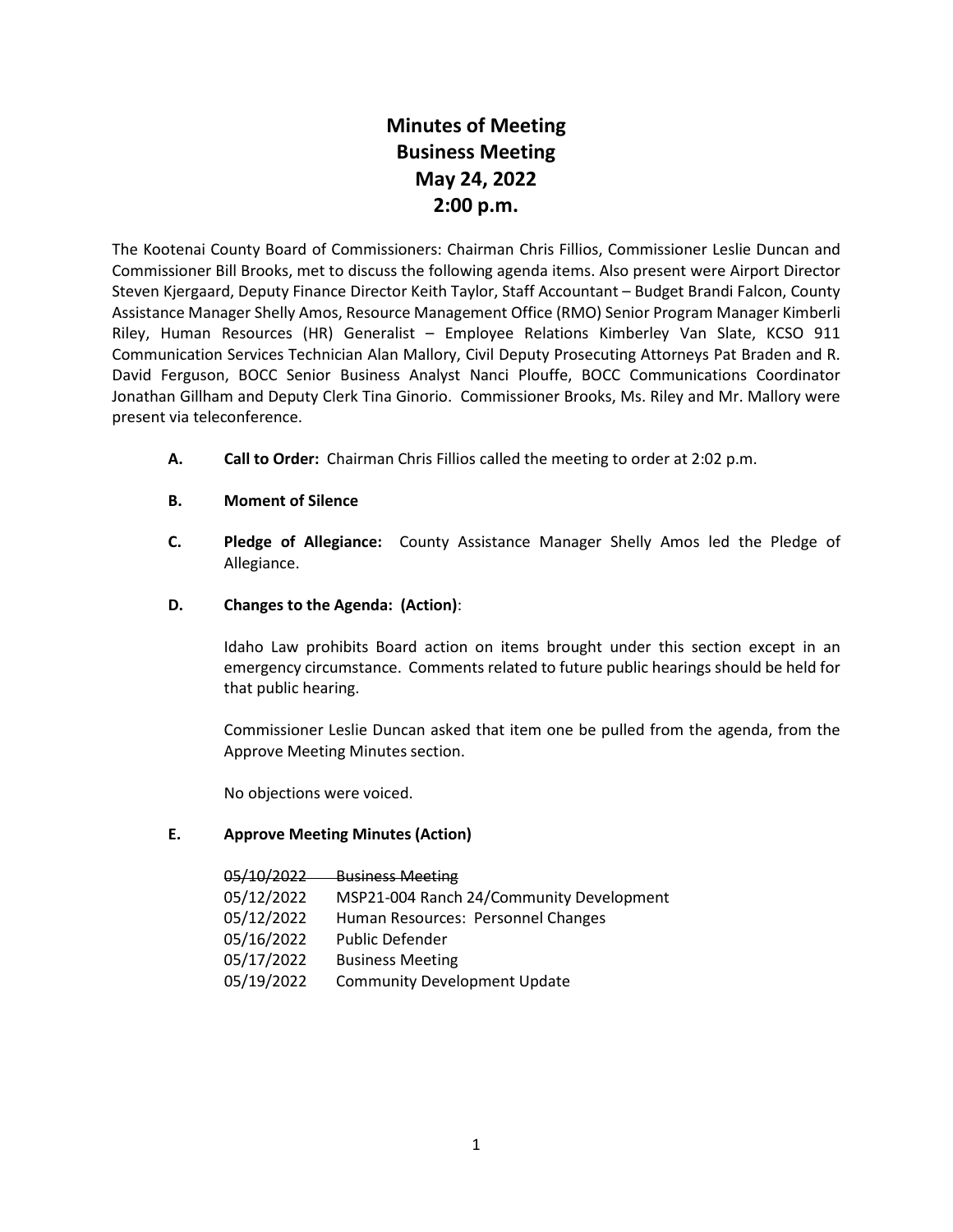Commissioner Duncan moved that the Board approve items two through six on the agenda, the submitted minutes for approval. Commissioner Bill Brooks seconded the motion. There being no further discussion, Deputy Clerk Ginorio called the roll:

| <b>Commissioner Brooks:</b> | Ave |
|-----------------------------|-----|
| <b>Commissioner Duncan:</b> | Ave |
| Chairman Fillios:           | Aye |
| The motion carried.         |     |

# **F. Approve Consent Calendar (Action)** Addendum/Request for Qualifications/Construction Manager/General Contractor Services/Justice Building Addition Kennel License Renewal/Varbero/White Lightning Kennel BOCC Signatures for Indigent Cases: 05/12/2022 – 05/18/2022 Human Resources PAF/SCF Report for FY22 PP11 Week 2

Commissioner Duncan moved that the Board approve items seven through ten on the agenda, the Consent Calendar. Commissioner Bill Brooks seconded the motion. There being no further discussion, Deputy Clerk Ginorio called the roll:

Commissioner Brooks: Aye Commissioner Duncan: Aye Chairman Fillios: Aye The motion carried.

# **G. Approve Payables List (Action)**

Commissioner Duncan moved that the Board accept the Payables List for the week of May May 16, 2022 through May 20, 2022 in the amount of \$766,328.78, with jury payments of \$3,778.14. Commissioner Brooks seconded the motion. There being no further discussion, Deputy Clerk Ginorio called the roll:

| <b>Commissioner Brooks:</b> | Ave |
|-----------------------------|-----|
| <b>Commissioner Duncan:</b> | Ave |
| <b>Chairman Fillios:</b>    | Ave |
| The motion carried.         |     |

#### **H. Business:**

## **Termination of Agreement for the Management of Patients Pursuant to Title 66, Chapter 3, Idaho Code/Jon Ness, CEO/Prosecuting Attorney/Civil (Action)**

Civil Deputy Prosecuting Attorney Pat Braden reported he had provided a letter terminating the police hold agreement/mental hold agreement which the County has had with Kootenai Health. He explained that it had covered indigent mental holds as provided by Section 66-327 of Idaho Code. He stated that this had recently been amended to require the Idaho Department of Health and Welfare be responsible for those payments, both pre and post-commitment.

Mr. Braden stated that the Agreement referenced was, therefore, no longer needed as of March 20, 2022. He asked for the Board's approval of the letter.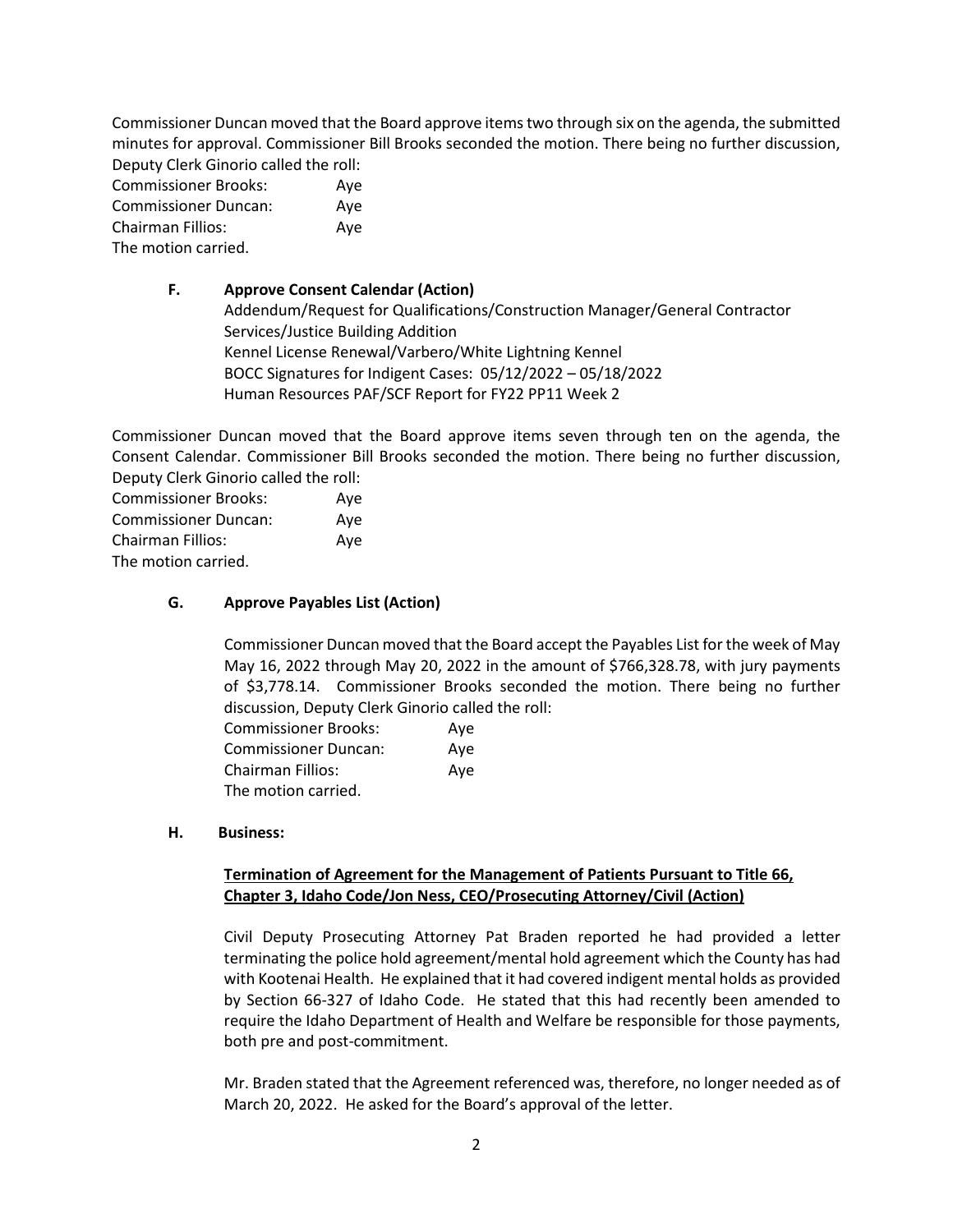Commissioner Duncan moved that the Board execute the Termination of Agreement for the Management of Patients pursuant to Title 66, Chapter 3. Chairman Fillios seconded the motion. There being no further discussion, Deputy Clerk Ginorio called the roll:

| <b>Commissioner Brooks:</b> | Ave |
|-----------------------------|-----|
| <b>Commissioner Duncan:</b> | Ave |
| <b>Chairman Fillios:</b>    | Aye |
| The motion carried.         |     |

Mr. Braden exited the meeting at 2:07 p.m.

## **Memorandum of Understanding between Kootenai County and Boundary Community Hospital – Needing Board Signatures/Boundary Community Hospital/911 (Action)**

KCSO 911 Communication Services Technician Alan Mallory stated that this request related to allowing Boundary Community Hospital to use the 911 radio system, as part of the South West Idaho Wireless Integrated Network (SWIWIN).

Commissioner Duncan moved that the Board approve the Memorandum of Understanding between Kootenai County and Boundary Community Hospital. Commissioner Brooks seconded the motion. There being no further discussion, Deputy Clerk Ginorio called the roll:

| <b>Commissioner Brooks:</b> | Ave |
|-----------------------------|-----|
| <b>Commissioner Duncan:</b> | Aye |
| Chairman Fillios:           | Ave |
| The motion carried.         |     |

## **Grant Amendment # Agreement ID 34X002/Funding Agreement 34X002 Amendment/ Idaho Transportation Department (ITD) \$200,000 Cash and In-Kind Match Local Contributions \$50,000/Resource Management Office (Action)**

Resource Management Office (RMO) Senior Program Manager Kimberli Riley explained that this was an agreement which allowed RMO to act as a subrecipient for FTA (Federal Transit Administration) funds through ITD (Idaho Transportation Department). She stated that this amendment would extend the performance period by another year, through September 30, 2023. She confirmed that this agreement related to the Phase II portion of the Riverstone Transit Center project.

Commissioner Duncan moved that the Board approve Grant Amendment #Agreement ID 34X002, the Funding Agreement 34X002 with the Idaho Transportation Department for the extension. Commissioner Brooks seconded the motion. There being no further discussion, Deputy Clerk Ginorio called the roll:

| <b>Commissioner Brooks:</b> | Ave |
|-----------------------------|-----|
| <b>Commissioner Duncan:</b> | Ave |
| Chairman Fillios:           | Ave |
| The motion carried.         |     |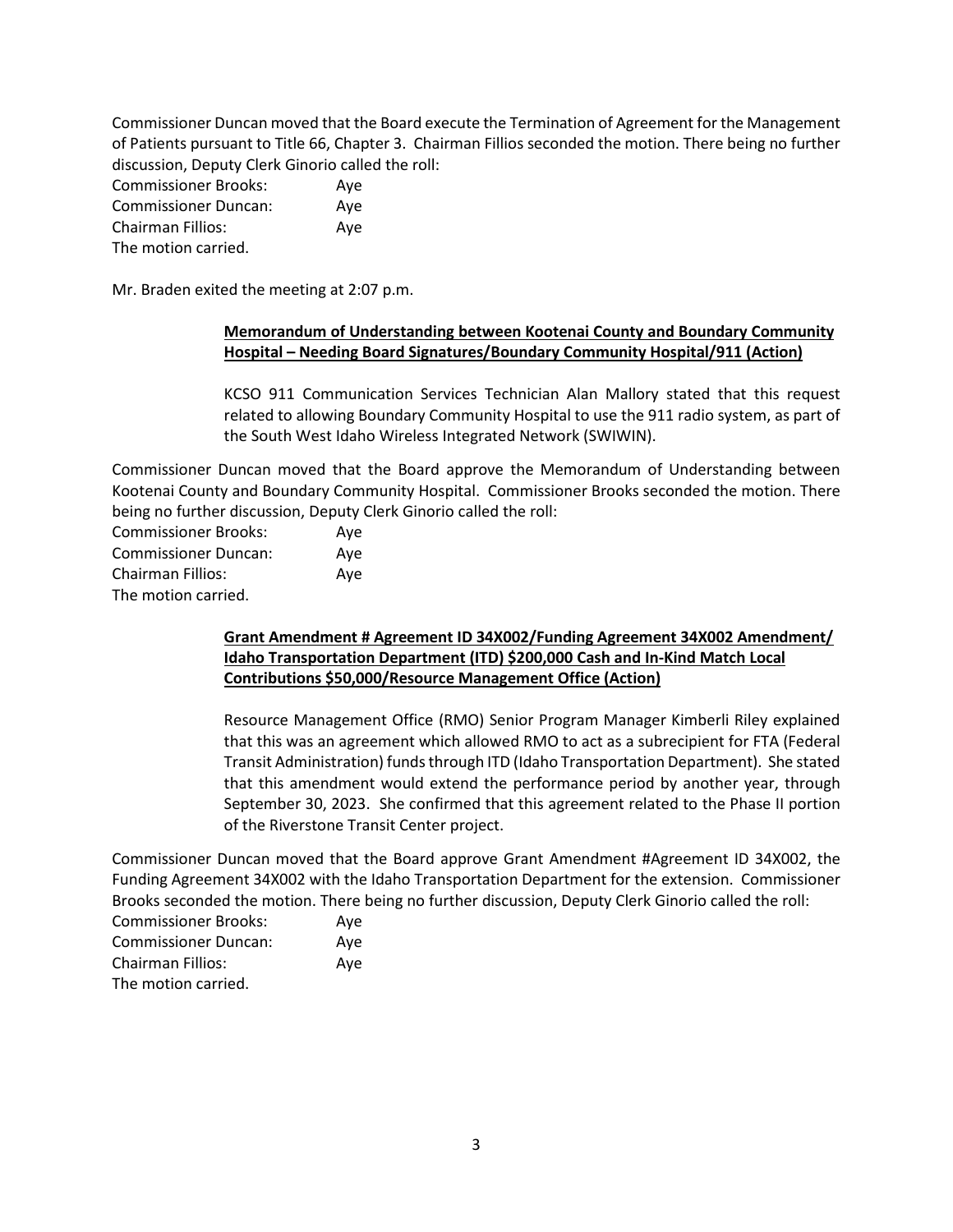# **Consent to Assignment of Lease AAL-2018-800/Assignment to LLC/Mahieu-Snowden/Airport (Action)**

Airport Director Steven Kjergaard requested the Board's approval of the assignment of Lease AAL-2018- 800 to an LLC. He explained it was an assignment from two individuals to an LLC because a person passed away.

Commissioner Duncan moved that the Board approve the Consent to Assignment of Lease AAL-2018-800 and AAL-2018-801 both to an LLC, 10500 Sensor Avenue LLC. Commissioner Brooks seconded the motion. There being no further discussion, Deputy Clerk Ginorio called the roll:

Commissioner Brooks: Aye Commissioner Duncan: Aye Chairman Fillios: Aye The motion carried.

# **Consent to Assignment of Lease AAL-2018-801/Assignment to LLC/Mahieu-Snowden/Airport (Action)**

Commissioner Duncan stated that Lease AAL-2018-801 should have been assigned to a different LLC, not the same one as AAL-2018-800.

Commissioner Duncan moved that the Board approve the Consent to Assignment of Lease AAL-2018-801 to an LLC, 10440 Sensor Avenue, LLC. Commissioner Brooksseconded the motion. There being no further discussion, Deputy Clerk Ginorio called the roll:

Commissioner Brooks: Aye Commissioner Duncan: Aye Chairman Fillios: Aye The motion carried.

# **Advisory Board – Appointment/Travis Leavitt/Noxious Weeds – Term Expires 12-31- 2023/BOCC (Action)**

Commissioner Duncan remarked that there were multiple openings on that Advisory Board and the other members had approved the selection of Travis Leavitt.

Commissioner Duncan moved that the Board approve the appointment to the Noxious Weeds Advisory Board of Travis Leavitt, with a term to expire December 31, 2023. Commissioner Brooks seconded the motion. There being no further discussion, Deputy Clerk Ginorio called the roll:

| <b>Commissioner Brooks:</b> | Ave |
|-----------------------------|-----|
| <b>Commissioner Duncan:</b> | Ave |
| <b>Chairman Fillios:</b>    | Ave |
| The motion carried.         |     |

# **Resolution 2022-38/Fixed Asset Deletions/Airport (Action)**

Mr. Kjergaard requested the Board's approval of the deletion of certain Fixed Assets at the Airport.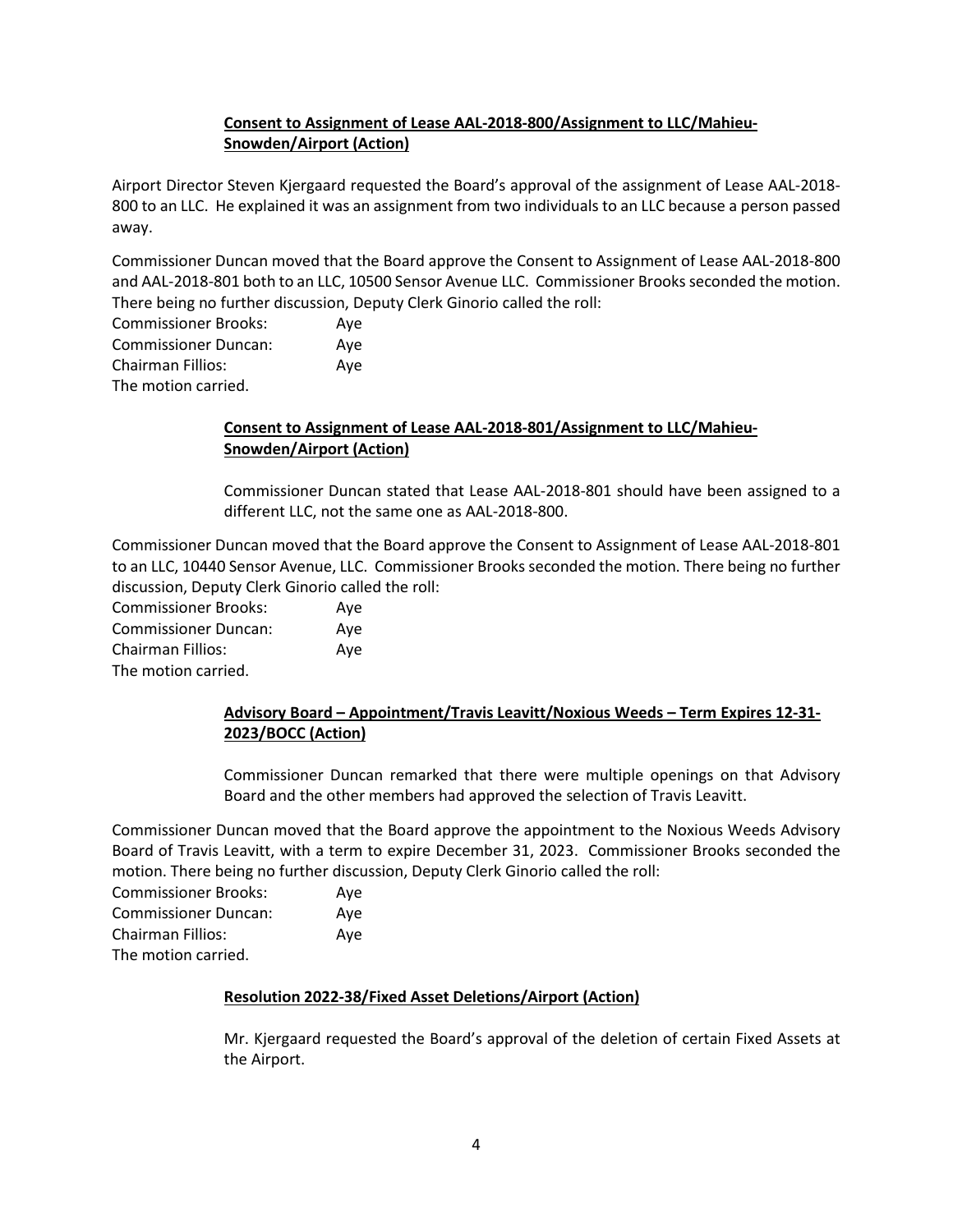Commissioner Duncan moved that the Board approve Resolution 2022-38, for Fixed Asset Deletions, as outlined. Commissioner Brooks seconded the motion. There being no further discussion, Deputy Clerk Ginorio called the roll:

| <b>Commissioner Brooks:</b> | Ave |
|-----------------------------|-----|
| <b>Commissioner Duncan:</b> | Ave |
| Chairman Fillios:           | Ave |
| The motion carried.         |     |

Mr. Kjergaard exited the meeting at 2:13 p.m.

## **Resolution 2022-39/Federal Transit Administration (FTA) authorized Representative/Resource Management Office (Action)**

Ms. Riley requested the Board's approval of Resolution 2022-39. She explained that the FTA had requested additional documentation for the authorized representative, RMO Director Jody Bieze.

Commissioner Duncan moved that the Board approve Resolution 2022-39, for the FTA authorized representative. Commissioner Brooks seconded the motion. There being no further discussion, Deputy Clerk Ginorio called the roll:

| <b>Commissioner Brooks:</b> | Ave |
|-----------------------------|-----|
| <b>Commissioner Duncan:</b> | Ave |
| Chairman Fillios:           | Ave |
| The motion carried.         |     |

# **Resolution 2022-40/Renew the Collecting of the E911 Fees to Fund the 124 Budget/ 911 (Action)**

Mr. Mallory requested the Board's approval of Resolution 2022-40, which would allow his department to continue the collection of the E-911 fees, as allowed by Idaho Code Title 31. He explained this was a line surcharge of \$1 and was commonly referred to as the 124 Fund or 124 Budget.

Commissioner Duncan moved that the Board approve Resolution 2022-40, for the renewal of the 911 fees. Commissioner Brooks seconded the motion. There being no further discussion, Deputy Clerk Ginorio called the roll:

| <b>Commissioner Brooks:</b> | Aye |
|-----------------------------|-----|
| <b>Commissioner Duncan:</b> | Aye |
| Chairman Fillios:           | Aye |
| The motion carried.         |     |

Chairman Fillios stated that items 21 and 22 on the agenda could be handled together.

No objections were voiced.

# **Resolution 2022-43/Classify I-9 Records/Human Resources (Action)**

#### **Resolution 2022-44/Destroy I-9 Records/Human Resources (Action)**